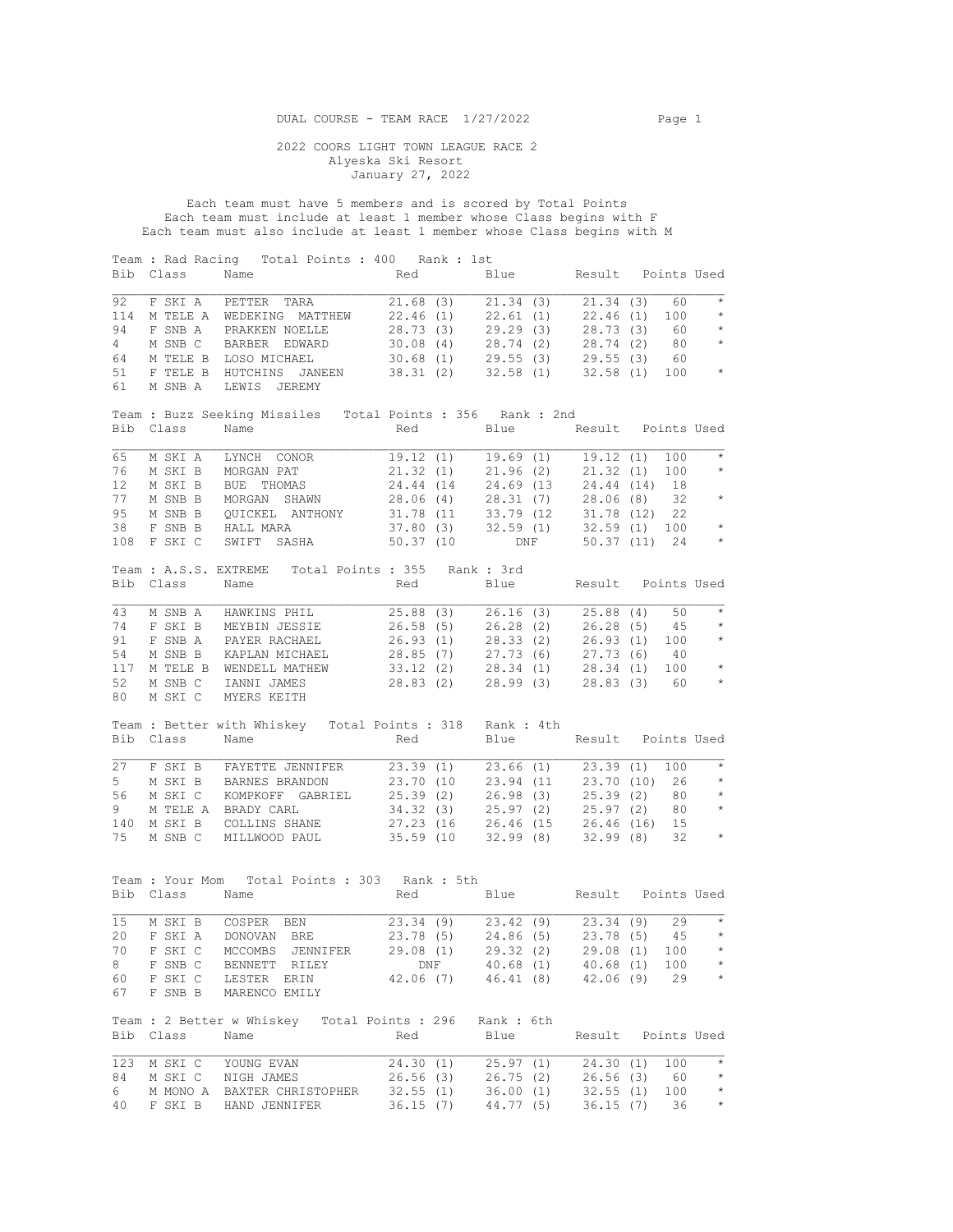33 M SKI A GILROY MICHAEL 72 M SKI B MCLAUGHLIN KARL

|                |                | Team : GAGGLE OF GAPERS  Total Points : 292  Rank : 7th                                                                                                                                                                              |           |                               |          |                    |            |
|----------------|----------------|--------------------------------------------------------------------------------------------------------------------------------------------------------------------------------------------------------------------------------------|-----------|-------------------------------|----------|--------------------|------------|
|                | Bib Class Name |                                                                                                                                                                                                                                      |           | Red Blue Result Points Used   |          |                    |            |
|                |                |                                                                                                                                                                                                                                      |           |                               |          |                    |            |
| 24             |                |                                                                                                                                                                                                                                      |           |                               |          |                    |            |
| 97             |                |                                                                                                                                                                                                                                      |           |                               |          |                    |            |
| 86             |                |                                                                                                                                                                                                                                      |           |                               |          |                    |            |
| $\overline{2}$ |                |                                                                                                                                                                                                                                      |           |                               |          |                    |            |
| 42             |                |                                                                                                                                                                                                                                      |           |                               |          |                    |            |
| 55             |                | F SNB A DRIVER HAILEY 27.82 (2) 28.28 (1) 27.82 (2) 80 *<br>M TELE C REDDEN JOHN 29.80 (1) 29.96 (1) 29.80 (1) 100 *<br>M SNB C NULLE THOMAS 31.57 (6) 32.05 (6) 31.57 (6) 40 *<br>F SKI A BAKER EMILY 31.91 (6) 33.40 (6) 31.91 (6) |           |                               |          |                    |            |
| 106            |                | M MONO A STAFFORD GREG                                                                                                                                                                                                               |           |                               |          |                    |            |
|                |                | Team : Salad Tossers Total Points : 291 Rank : 8th                                                                                                                                                                                   |           |                               |          |                    |            |
|                | Bib Class Name |                                                                                                                                                                                                                                      | Red       | Blue Result Points Used       |          |                    |            |
| 73             |                |                                                                                                                                                                                                                                      |           |                               |          |                    |            |
|                | 49 M SNB A     |                                                                                                                                                                                                                                      |           |                               |          |                    |            |
| 41             |                |                                                                                                                                                                                                                                      |           |                               |          |                    |            |
| 145            |                |                                                                                                                                                                                                                                      |           |                               |          |                    |            |
| 99             |                |                                                                                                                                                                                                                                      |           |                               |          |                    |            |
| 36             |                | M SKI B HAINES NATHAN                                                                                                                                                                                                                |           |                               |          |                    |            |
| 79             | M SNB A        | MORRILL BENJAMIN DSQ DSQ                                                                                                                                                                                                             |           |                               |          |                    |            |
|                |                | Team : Dirt Bags Total Points : 280 Rank : 9th                                                                                                                                                                                       |           |                               |          |                    |            |
|                | Bib Class Name |                                                                                                                                                                                                                                      | Red       | Blue Result Points Used       |          |                    |            |
| 113            |                |                                                                                                                                                                                                                                      |           |                               |          |                    |            |
| 110            |                | M SKI B WASHBURN CHAD 22.05 (4) 21.63 (1) 21.63 (3) 60 *<br>M SKI B THOMAS JUSTIN 22.06 (5) 22.12 (3) 22.06 (5) 45 *                                                                                                                 |           |                               |          |                    |            |
|                |                | 111 F SKI B THOMAS MARY<br>53 M SNB B JANNELLE TROY<br>138 F SKI C LAVENDER BROOKE<br>139 M TELE C DESMOND KEVIN<br>143.43 (4) 40.86 (3) 40.86 (4) 50                                                                                |           |                               |          |                    |            |
|                |                |                                                                                                                                                                                                                                      |           |                               |          |                    |            |
|                |                |                                                                                                                                                                                                                                      |           |                               |          |                    |            |
|                |                |                                                                                                                                                                                                                                      |           |                               |          |                    |            |
|                |                | 136 F SNB C TKATCH ZOE 59.05 (4) 59.81 (4) 59.05 (5) 45                                                                                                                                                                              |           |                               |          |                    |            |
|                |                | Team : TailGators  Total Points : 270  Rank : 10th                                                                                                                                                                                   |           |                               |          |                    |            |
|                | Bib Class Name |                                                                                                                                                                                                                                      |           | Red Blue Result Points Used   |          |                    |            |
|                |                |                                                                                                                                                                                                                                      |           |                               |          |                    |            |
|                |                | 116 M SKI B WELLMAN TAD 21.73 (3) 22.78 (6) 21.73 (4) 50 *                                                                                                                                                                           |           |                               |          |                    |            |
| 63             |                |                                                                                                                                                                                                                                      |           |                               |          |                    |            |
| 96             |                |                                                                                                                                                                                                                                      |           |                               |          |                    |            |
| 85             |                |                                                                                                                                                                                                                                      |           |                               |          |                    |            |
| 68             |                | F SKI B LOCKE AMANDA<br>M SNB B RANKIN CONNER<br>M SNB C NOONAN BRIAN<br>F SNB A MARKLEY SHANNON<br>P SNB A MARKLEY SHANNON<br>29.11 (3) 32.79 (7) 29.11 (4) 50 *<br>F SNB A MARKLEY SHANNON<br>29.43 (4) 32.06 (4) 29.43 (4) 50 *   |           |                               |          |                    |            |
|                |                | Team : Hot Doggers  Total Points : 268  Rank : 11th                                                                                                                                                                                  |           |                               |          |                    |            |
|                | Bib Class Name |                                                                                                                                                                                                                                      |           | Red Blue Result Points Used   |          |                    |            |
|                |                | 13 M SKI A CAIN KORY<br>102 F SKI A SAVAGE JULIA 22.22 (4) 22.85 (4) 22.22 (4) 50 *                                                                                                                                                  |           |                               |          |                    |            |
|                |                |                                                                                                                                                                                                                                      |           |                               |          |                    |            |
| 11             |                | M SKI B BRITTON SKYLER 24.20 (11 24.56 (12 24.20 (12) 22 *                                                                                                                                                                           |           |                               |          |                    |            |
|                |                | 18 M SKI C DEITSCH BEN 36.53 (6) 34.08 (7) 34.08 (7) 36 *                                                                                                                                                                            |           |                               |          |                    |            |
|                |                | 105 F TELE B SPIELMAN ROBIN                                                                                                                                                                                                          |           | 37.95 (1) 34.86 (2) 34.86 (2) |          | 80                 | $^{\star}$ |
|                |                |                                                                                                                                                                                                                                      |           |                               |          |                    |            |
|                |                | Team : Unmitigated Chaos Total Points : 261                                                                                                                                                                                          |           | Rank : 12th                   |          |                    |            |
| Bib            | Class          | Name                                                                                                                                                                                                                                 | Red       | Blue                          |          | Result Points Used |            |
| 25             | F SKI B        | EMERY RAIEN                                                                                                                                                                                                                          | 28.28 (6) | 28.24(4)                      | 28.24(6) | 40                 | $\star$    |
| 3              | M SNB C        | BALLEW RYAN                                                                                                                                                                                                                          | 30.28(5)  | 31.12(4)                      | 30.28(5) | 45                 | $^\star$   |
| 83             | M SNB C        | NEWMAN HARRISON                                                                                                                                                                                                                      | 32.99(7)  | 31.58(5)                      | 31.58(7) | 36                 | $^\star$   |
| 87             | F SNB B        | OLANDER JILLIAN                                                                                                                                                                                                                      | 34.53(1)  | 33.21(2)                      | 33.21(2) | 80                 | $\star$    |
| 14             |                | M TELE C CLARK GREG                                                                                                                                                                                                                  | 40.02(3)  | 43.06(4)                      | 40.02(3) | 60                 | $\star$    |
| 137            | F SKI B        | ROWLEY JACKIE                                                                                                                                                                                                                        |           |                               |          |                    |            |
|                |                |                                                                                                                                                                                                                                      |           |                               |          |                    |            |

89 M SNB C OVIATT MIKE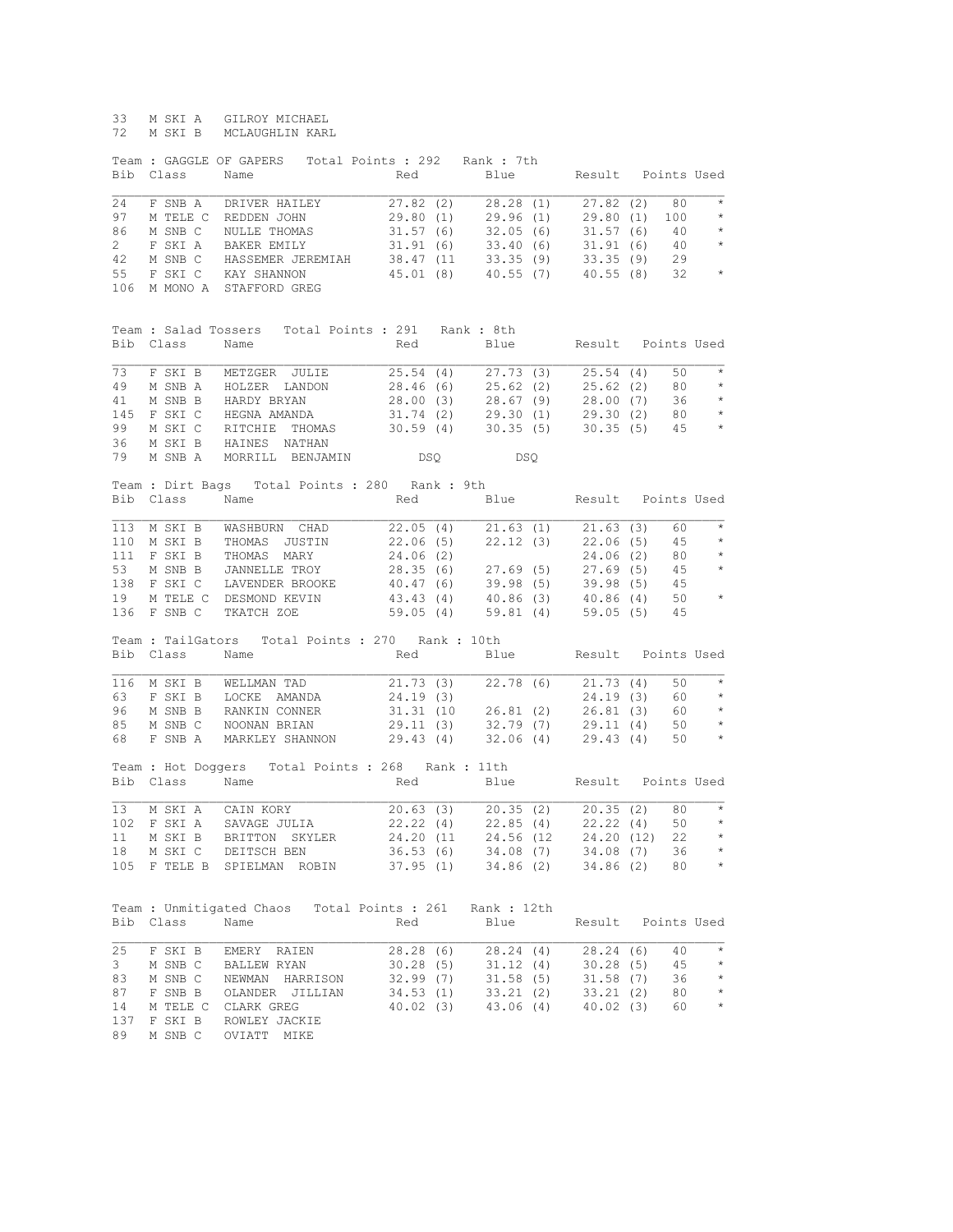Team : TEAM ISLAND BOYS Total Points : 256 Rank : 13th Bib Class Name **Red** Blue Result Points Used 104 M SNB C SIMMONS JASON 27.69 (1) 28.40 (1) 27.69 (1) 100<br>
88 M SKI C OLSEN KYLE 33.57 (5) 29.13 (4) 29.13 (4) 50<br>
29 M SNB C FLETCHER BENJAMIN 35.05 (9) 36.31 (12 35.05 (11) 24 88 M SKI C OLSEN KYLE 33.57 (5) 29.13 (4) 29.13 (4) 50 \* 29 M SNB C FLETCHER BENJAMIN 35.05 (9) 36.31 (12 35.05 (11) 24 \* 127 M SNB C FRANZ MARCOS 40.27 (12 35.23 (10 35.23 (12) 22 \* 115 F SNB C WEINSTEIN THEADORA 45.18 (1) 46.60 (3) 45.18 (3) 60 \* Team : Girlwood Uncensored Total Points : 246 Rank : 14th Bib Class Name Red Blue Result Points Used 142 M SKI C ROBINSON MARTIN 36.66 (7) 32.58 (6) 32.58 (6) 40 \* 139 M SNB C HECTOR RYAN 33.98 (8) 35.38 (11 33.98 (10) 26 118 F SNB B WEST SAVANNAH DNF 34.99 (3) 34.99 (3) 60 \* 58 F SNB B KUPFRIAN ANNELIESE 35.78 (2) 37.12 (4) 35.78 (4) 50 \* 16 F SKI C DANNENBERG MEGAN DSQ 40.44 (6) 40.44 (7) 36 \*<br>16 F SKI C DANNENBERG MEGAN DSQ 40.44 (6) 40.44 (7) 36 \* 101 F TELE B SAMLOWSKI HANNAH 58.77 (3) 58.77 (3) 60 \*<br>11 F SKI C MCGILL REBECCA 1:11.76 (12 1:11.76 (13) 20 71 F SKI C MCGILL REBECCA Team : Against Medical Advice Total Points : 242 Rank : 15th Bib Class Name Red Blue Result Points Used 44 M SNB B HELMBRECHT ERIC 26.07 (1) 26.92 (3) 26.07 (1) 100 \* 90 M SNB B PAAP HANS 28.06 (4) 27.47 (4) 27.47 (4) 50 \* 57 F SKI C KRAGT NANCY 36.48 (3) 36.04 (3) 36.04 (3) 60 \* 45 F SKI B HELMBRECHT AMY 42.34 (8) 45.49 (6) 42.34 (8) 32 \* كالمحمد التحميد E SKI B HELMBRECHT AMY<br>23 F SKI C DREYER ALEXANDRA 46 M SKI A HIGGINS SEAN 32 M SKI B GIBSON ZACHARY Team : Do Better Total Points : 237 Rank : 16th Bib Class Name Red Blue Result Points Used 59 M SKI A LEESE MICHAEL 21.71 (6) 21.26 (5) 21.26 (5) 45 \* 48 M SKI A HOLLAND SEAN 21.34 (5) 21.44 (6) 21.34 (6) 40 \* 50 M SKI B HUGHES CHRIS 22.60 (6) 22.18 (4) 22.18 (6) 40 \* 81 M SKI B NAPOLITANO BEN 22.85 (8) 22.83 (7) 22.83 (8) 32 \* 31 M SKI B HUGHES CHRIS 22.80 (0) 22.10 (4) 22.80 (0) 32<br>31 M SKI B GEIST JAMES 24.26 (12 24.87 (14 24.26 (13) 20<br>37 F SNB C HAINES KALEEN 48.09 (3) 45.17 (2) 45.17 (2) 80<br>37 F SNB C HAINES KALEEN 48.09 (3) 45.17 (2) 45.17 37 F SNB C HAINES KALEEN 48.09 (3) 45.17 (2) 45.17 (2) 80 \* 148 F SKI C REEVES MARI 47.23 (9) 48.23 (9) 47.23 (10) 26 Team : Yes!! Total Points : 220 Rank : 17th Bib Class Name Red Blue Result Points Used  $\begin{array}{ccccccccc} 39 & \text{F} & \text{SKI} & \text{A} & \text{HAMMEL} & \text{RAINA} & & 20.57 & (2) & 21.27 & (2) & 20.57 & (2) & 80 & \star \\ 69 & \text{M} & \text{SKI} & \text{A} & \text{MAURY} & \text{IAN} & & 20.58 & (2) & 20.95 & (3) & 20.58 & (3) & 60 & \star \\ 112 & \text{M} & \text{SNB} & \text{B} & \text{TROCKI} & \text{BEN} & & 26.96 & (2) &$ 69 M SKI A MAURY IAN 20.58 (2) 20.95 (3) 20.58 (3) 60 \* 112 M SNB B TROCKI BEN 26.96 (2) 26.33 (1) 26.33 (2) 80 \* 10 F SKI A BRAGG ERIN 109 M SKI A TASKER TIGER Team : Panty Sniffers Total Points : 108 Rank : 18th Bib Class Name Red Blue Result Points Used 100 M SKI A SALDANHA STEFAN 22.21 (7) 22.44 (7) 22.21 (7) 36 \* 21 M SKI C DOUGHERTY BRENDAN 41.66 (8) 40.14 (8) 40.14 (8) 32 \*  $40.35$  (5) 1:03.89 (10  $40.35$  (6) 40 \* 22 F SKI C NEUBERGER JEN 40.35 (5) 1:03.89 (1<br>28 M SKI A FLECKENSTEIN ROBE DNF DNF Team : ALPINE IS DEAD Team requirements were not met - no team score Bib Class Name Red Blue Result Points Used 133 M TELE A PEEK LINCOLN 27.28 (2) 26.76 (3) 26.76 (3) 60 134 M TELE B POWELL JACOB Team : BOHICA Team requirements were not met - no team score Bib Class Name Red Blue Result Points Used 26 F SKI C FABRY MICHELLE DNS DNF